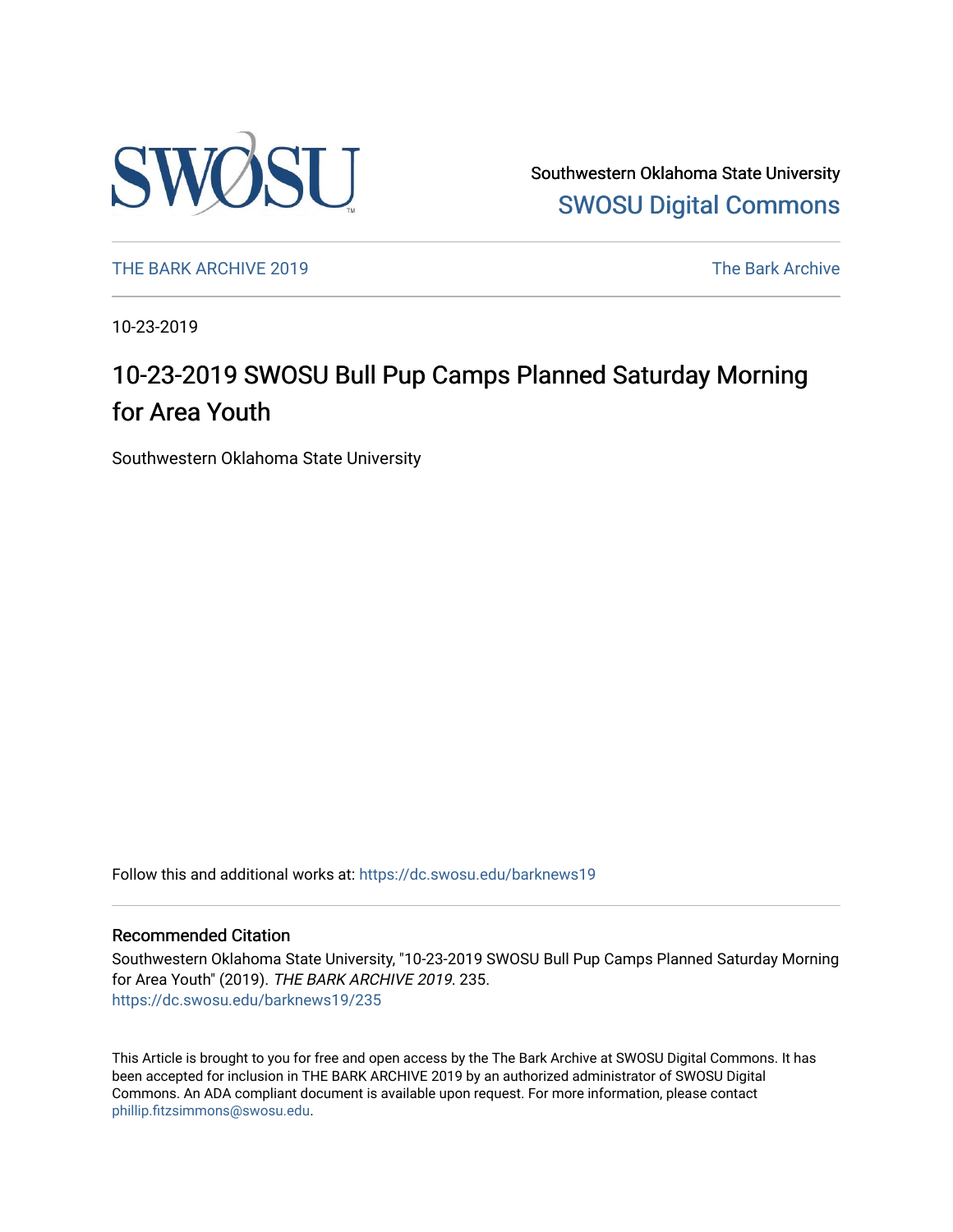



# **SWOSU Bull Pup Camps Planned Saturday Morning for Area Youth**

As part of Homecoming activities this weekend at Southwestern Oklahoma State University, several academic departments are planning fun, free activities for youngsters ages 8-12.

SWOSU Bull Pup Camp is an opportunity for area children ages 8-12 to enjoy activities in biology, chemistry, computer science, economics, and physics. Participants can choose activities that fit their interests, according to SWOSU Chemistry Associate Professor Dr. Trevor K. Ellis.

Youngsters are asked to arrive at the SWOSU clock tower area by 9:45 a.m. and will be divided into groups based on interest. At 10 a.m., the groups will disperse to the location of their activity. The camp will conclude at 12 noon, and the participants will return to the clock tower where they will be released to their parent or guardians.

Area residents will have plenty of time to attend the SWOSU Homecoming Parade in Weatherford Towne Centre at 1:30 p.m.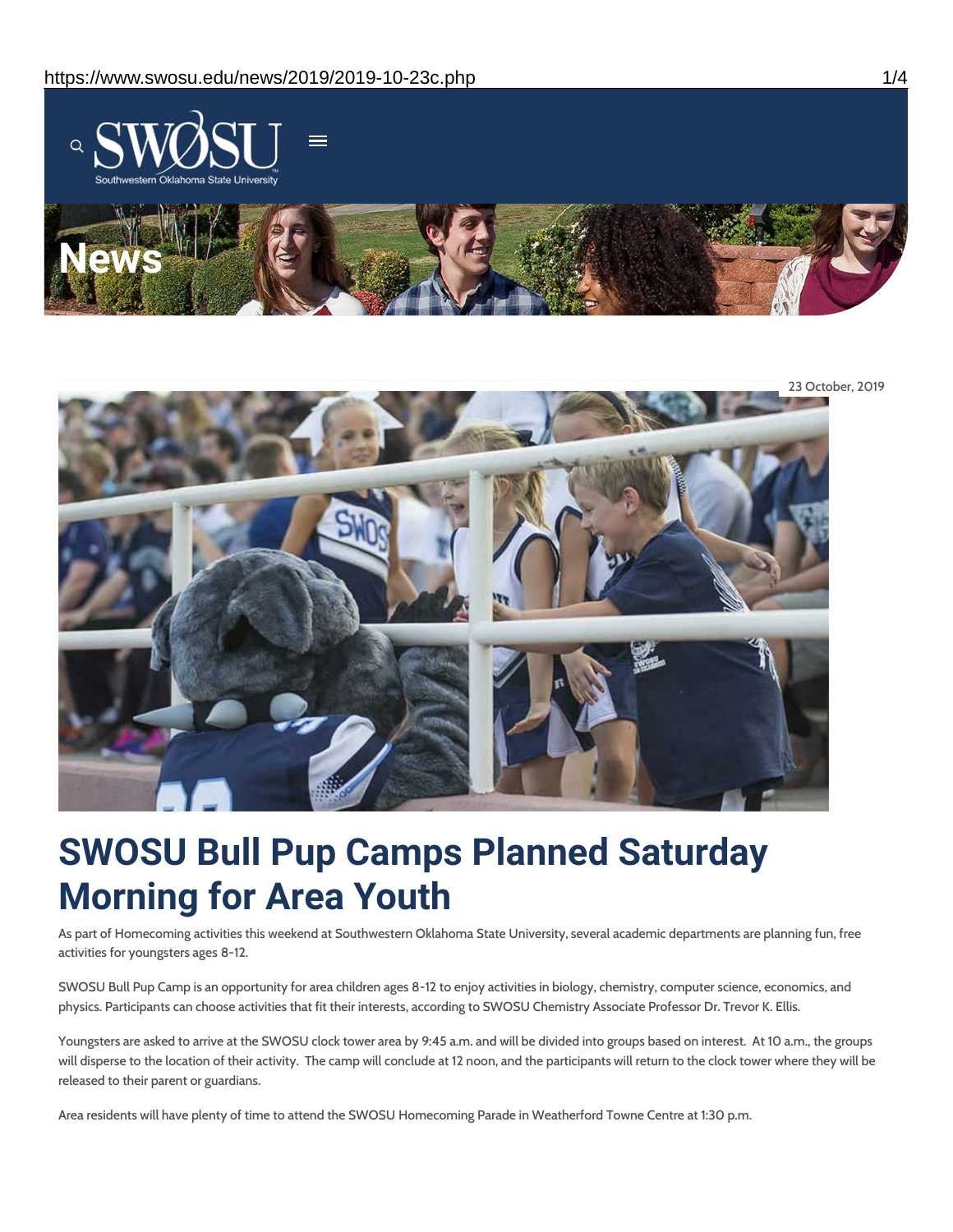| D |
|---|
| D |
| D |
| D |
| D |
| D |
| D |
| D |
| D |
|   |

## **Archive Links**  $2018$  $2019$ [2020](https://www.swosu.edu/news/2020/index.php)  $\bullet$ [Archive](https://dc.swosu.edu/bark/) **Archive Archive Archive Archive Archive** Archive Archive Archive Archive Archive Archive Archive Archive



### Weatherford Campus

100 Campus Drive Weatherford, OK 73096

### Sayre Campus

409 E Mississippi Ave Sayre, OK 73662

Connect to Us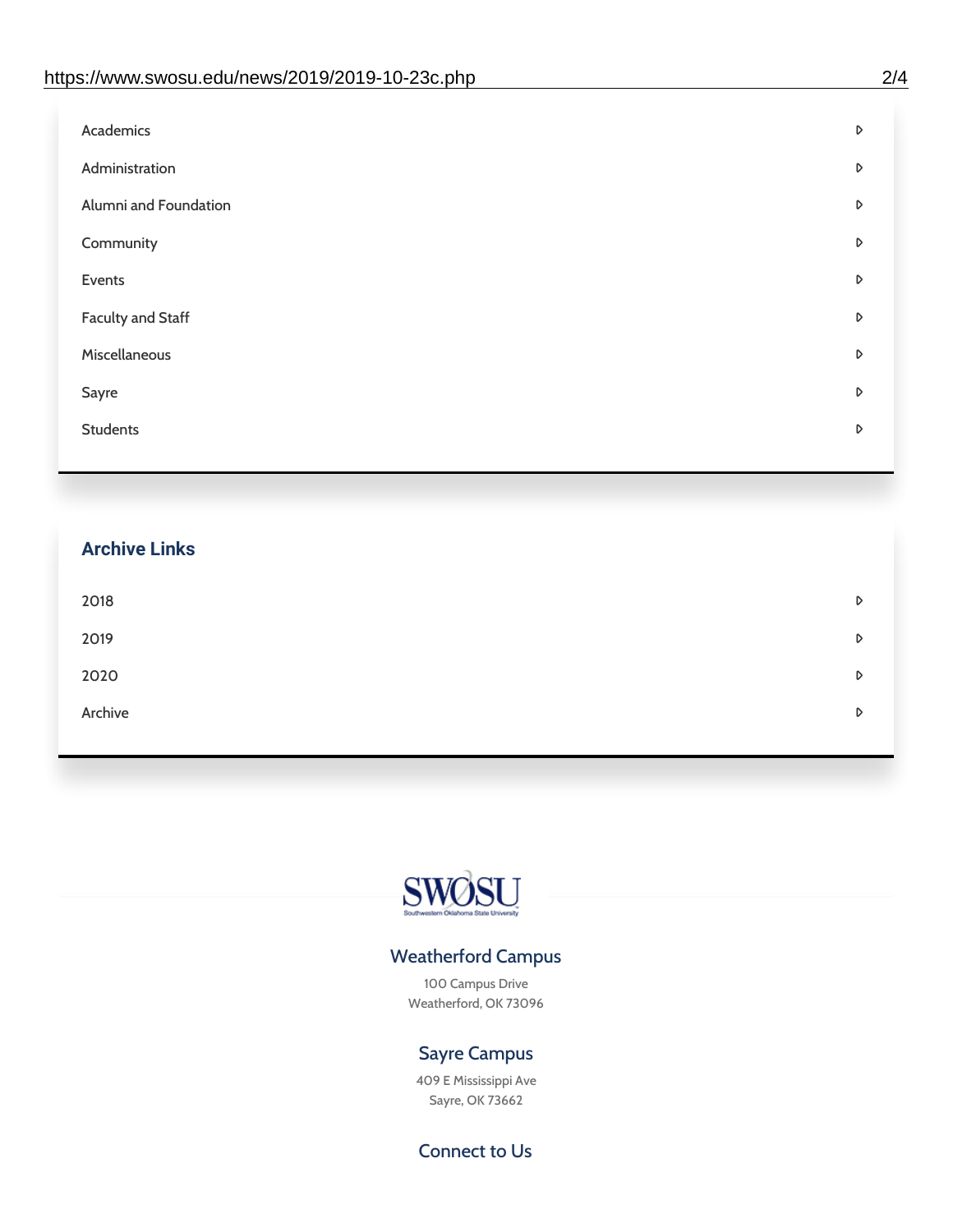千岁回调

Contact [Information](https://www.swosu.edu/about/contact.php) [University/Facility](https://www.swosu.edu/about/operating-hours.php) Hours [Campus](https://map.concept3d.com/?id=768#!ct/10964,10214,10213,10212,10205,10204,10203,10202,10136,10129,10128,0,31226,10130,10201,10641,0) Map

Give to [SWOSU](https://standingfirmly.com/donate)

Shop [SWOSU](https://shopswosu.merchorders.com/)



**[Directory](https://www.swosu.edu/directory/index.php)** 

[Calendar](https://eventpublisher.dudesolutions.com/swosu/)

[Apply](https://www.swosu.edu/admissions/apply-to-swosu.php)

[GoSWOSU](https://qlsso.quicklaunchsso.com/home/1267)

[Jobs@SWOSU](https://swosu.csod.com/ux/ats/careersite/1/home?c=swosu)



Current [Students](https://bulldog.swosu.edu/index.php)

[Faculty](https://bulldog.swosu.edu/faculty-staff/index.php) and Staff

**Enrollment Management** [580.774.3782](tel:5807743782)

> **PR/Marketing** [580.774.3063](tel:5807743063)

**Campus Police** [580.774.3111](tel:5807743111)